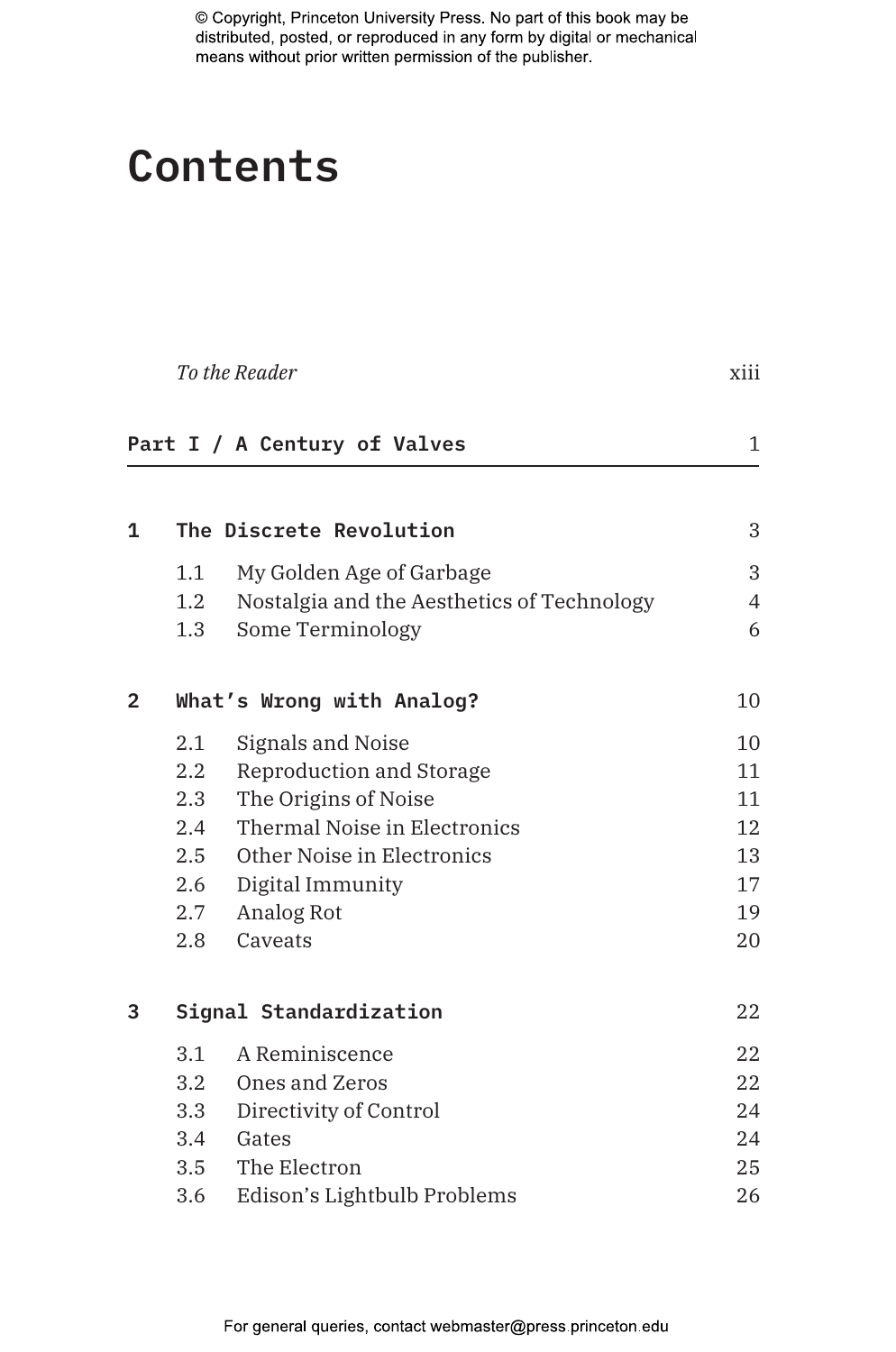## **viii / CONTENTS**

|   | 3.7  | De Forest's Audion                      | 27 |
|---|------|-----------------------------------------|----|
|   | 3.8  | The Vacuum Tube as Valve                | 30 |
|   | 3.9  | The Rest of Logic                       | 33 |
|   |      | 3.10 Clocks and Doorbells               | 34 |
|   | 3.11 | Memory                                  | 35 |
|   | 3.12 | Other Ways to Build Valves              | 36 |
| 4 |      | Consequential Physics                   | 43 |
|   | 4.1  | When Physics Became Discrete            | 43 |
|   | 4.2  | The Absolute Size of Things             | 46 |
|   | 4.3  | The Heisenberg Uncertainty Principle    | 47 |
|   | 4.4  | <b>Explaining Wave-Particle Duality</b> | 49 |
|   | 4.5  | The Pauli Exclusion Principle           | 50 |
|   | 4.6  | <b>Atomic Physics</b>                   | 53 |
|   | 4.7  | Semiconductors                          | 54 |
|   | 4.8  | The P-N Junction                        | 56 |
|   | 4.9  | The Transistor                          | 58 |
|   | 4.10 | Quantum Tunneling                       | 59 |
|   | 4.11 | Speed                                   | 60 |
| 5 |      | Your Computer Is a Photograph           | 62 |
|   | 5.1  | Room at the Bottom                      | 62 |
|   | 5.2  | The Computer as Microphotograph         | 64 |
|   | 5.3  | Heisenberg in the Chip Foundry          | 66 |
|   | 5.4  | Moore's Law and the Time of Silicon:    |    |
|   |      | ca. 1960-?                              | 68 |
|   | 5.5  | The Exponential Wall                    | 74 |
|   |      | Part II / Sound and Pictures            | 77 |

| 6 |     | <b>Music from Bits</b>                     | 79. |
|---|-----|--------------------------------------------|-----|
|   |     | 6.1 The Monster in 1957                    | 70. |
|   | 62  | A Chance Encounter with a D-to-A Converter | 81. |
|   | 6.3 | Sampling and Monsieur Fourier              | 82. |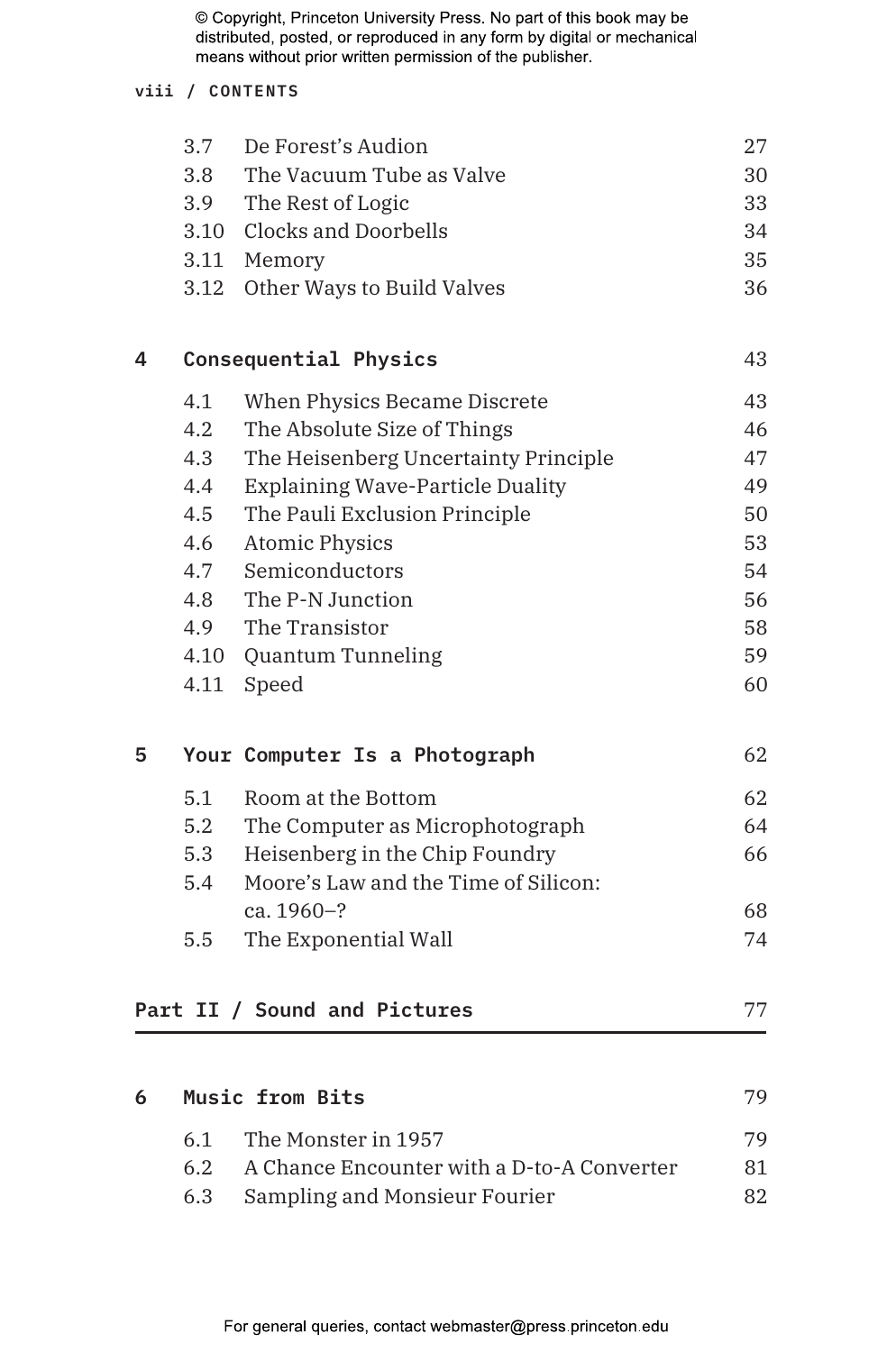## **CONTENTS / ix**

|     | Part III / Computation         | 105 |
|-----|--------------------------------|-----|
| 7.7 | Another Win for Digital        | 102 |
| 7.6 | The Noisy Coding Theorem       | 101 |
| 7.5 | Coding                         | 97  |
| 7.4 | Noisy Channels                 | 96  |
| 7.3 | Entropy                        | 94  |
| 7.2 | <b>Measuring Information</b>   | 91  |
| 7.1 | Claude Shannon's 1948 Paper    | 90  |
| 7   | Communication in a Noisy World | 90  |
| 6.6 | Another Isomorphism            | 88  |
| 6.5 | Another Win for Digital        | 86  |
| 6.4 | Nyquist's Sampling Principle   | 83  |
|     |                                |     |

| 8 |     | <b>Analog Computers</b>                 | 107 |
|---|-----|-----------------------------------------|-----|
|   | 8.1 | From the Ancient Greeks                 | 107 |
|   | 8.2 | More Ingenious Devices                  | 111 |
|   | 8.3 | Deeper Questions                        | 117 |
|   | 8.4 | Computing with Soap Films               | 119 |
|   | 8.5 | Local and Global                        | 121 |
|   | 8.6 | Differential Equations                  | 123 |
|   | 8.7 | Integration                             | 125 |
|   | 8.8 | Lord Kelvin's Research Program          | 126 |
|   | 8.9 | The Electronic Analog Computer          | 129 |
| 9 |     | Turing's Machine                        | 132 |
|   | 9.1 | The Ingredients of a Turing Machine     | 132 |
|   | 9.2 | The All-Analog Machine                  | 133 |
|   | 9.3 | The Partly Digital Computer             | 134 |
|   | 9.4 | A Reminiscence: The Stored-Program Loom |     |
|   |     | in New Jersey                           | 135 |
|   | 9.5 | Monsieur Jacquard's Loom                | 136 |
|   | 9.6 | Charles Babbage                         | 138 |
|   |     |                                         |     |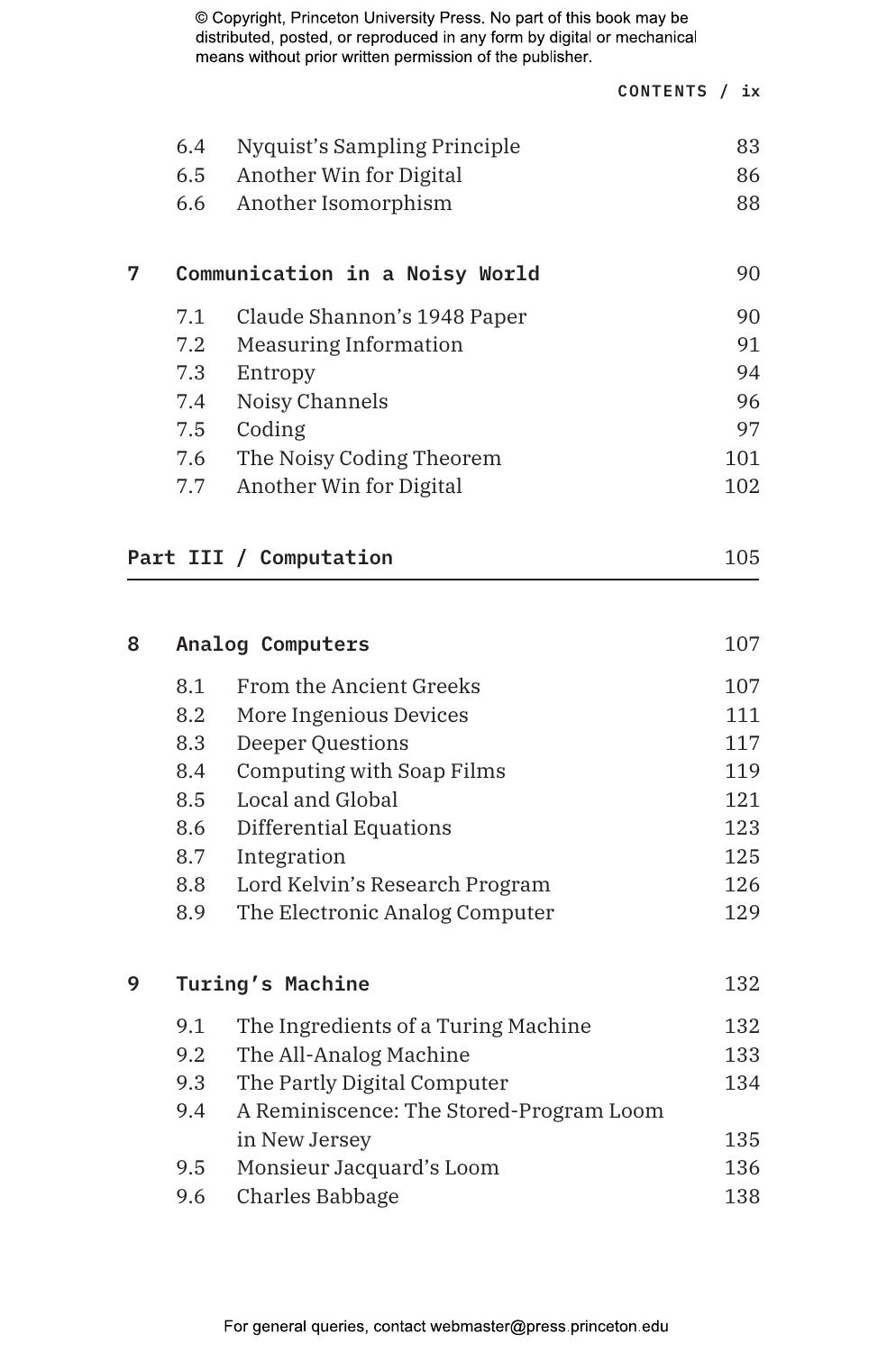## **x / CONTENTS**

|    | 9.7  | Babbage's Analytical Engine               | 141 |
|----|------|-------------------------------------------|-----|
|    | 9.8  | Augusta Ada Byron, Countess of Lovelace   | 143 |
|    | 9.9  | Turing's Abstraction                      | 144 |
| 10 |      | Intrinsic Difficulty                      | 148 |
|    | 10.1 | Being Robust                              | 148 |
|    | 10.2 | The Polynomial/Exponential Dichotomy      | 149 |
|    | 10.3 | <b>Turing Equivalence</b>                 | 151 |
|    | 10.4 | Two Important Problems                    | 153 |
|    | 10.5 | Problems with Easily Checked Certificates |     |
|    |      | (NP)                                      | 154 |
|    | 10.6 | Reducing One Problem to Another           | 156 |
|    |      | 10.7 Yes/No Problems                      | 157 |
|    |      | 10.8 Cook's Theorem: 3-SAT Is NP-Complete | 158 |
|    |      | 10.9 Thousands More NP-Complete Problems  | 160 |
| 11 |      | Searching for Magic                       | 164 |
|    | 11.1 | Analog Attacks on NP-Complete Problems    | 164 |
|    | 11.2 | The Missing Law                           | 169 |
|    | 11.3 | The Church-Turing Thesis                  | 170 |
|    | 11.4 | The Extended Church-Turing Thesis         | 171 |
|    | 11.5 | Locality: From Einstein to Bell           | 172 |
|    |      | 11.6 Behind the Quantum Curtain           | 176 |
|    |      | 11.7 Quantum Hacking                      | 178 |
|    | 11.8 | The Power of Quantum Computers            | 179 |
|    |      | 11.9 Life Itself                          | 180 |
|    |      | 11.10 The Uncertain Limits of Computation | 182 |
|    |      | Part IV / Today and Tomorrow              | 183 |
|    |      |                                           |     |
| 12 |      | The Internet, Then the Robots             | 185 |
|    | 12.1 | Ideas                                     | 185 |
|    | 12.2 | The Internet: Packets, Not Circuits       | 187 |

12.3 The Internet: Photons, Not Electrons 189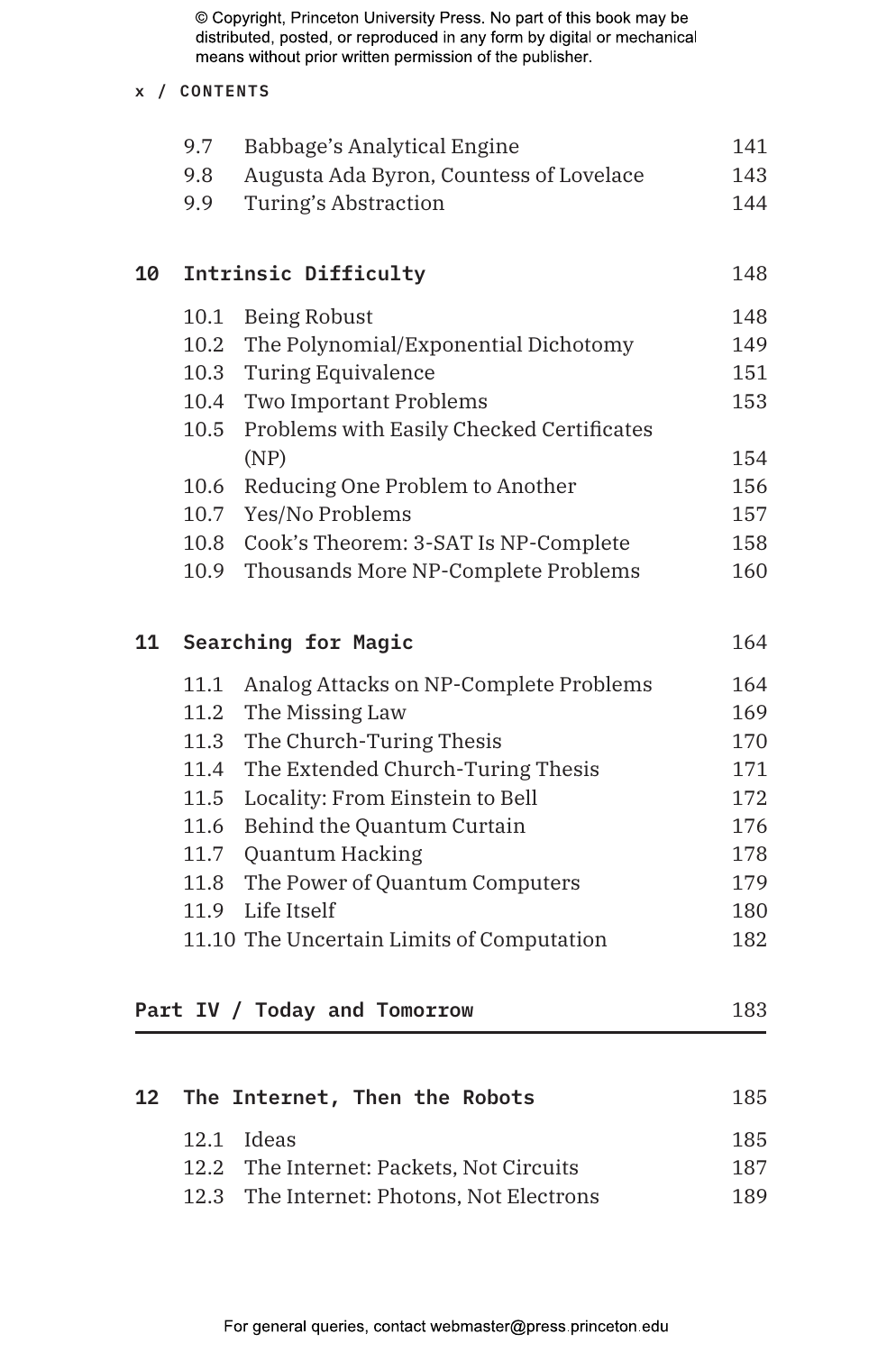## **CONTENTS / xi**

| 12.4 Enter Artificial Intelligence | 193 |
|------------------------------------|-----|
| 12.5 Deep Learning                 | 194 |
| 12.6 Obstacles                     | 196 |
| 12.7 Enter Robots                  | 202 |
| 12.8 The Problem of Consciousness  | 204 |
| 12.9 The Question of Values        | 206 |
|                                    |     |

| Epilogue     | 209 |
|--------------|-----|
| <i>Notes</i> | 211 |
| Bibliography | 221 |
| <i>Index</i> | 229 |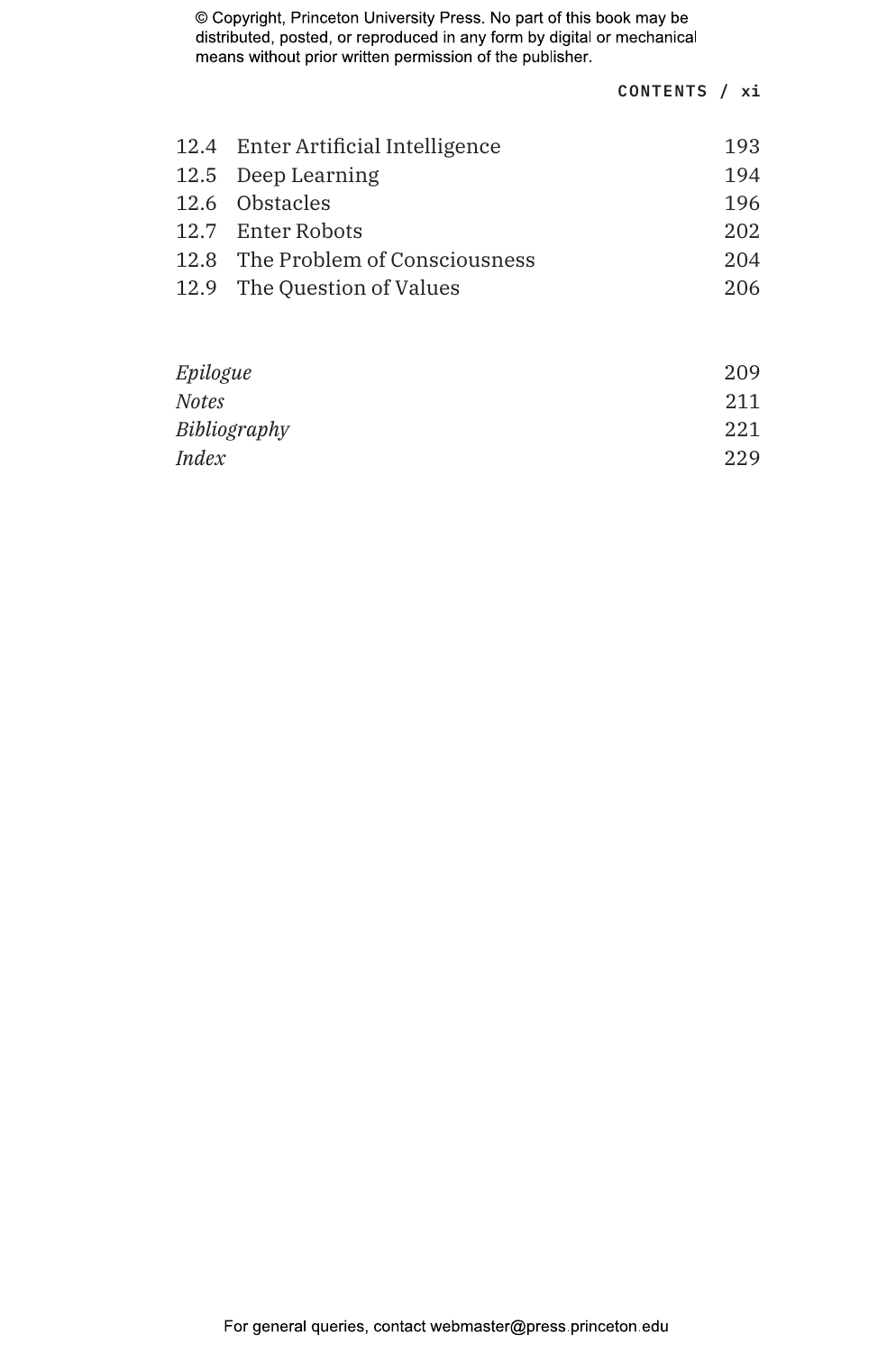# **1 The Discrete Revolution**

## **1.1 My Golden Age of Garbage**

What is usually called the "computer revolution" is really about much more—it's about a radical conversion of our view of the world from continuous to discrete. As for your author, my entrance into this world couldn't have been timed better to observe the apparently sudden transformation. I arrived in 1939, a few months before Hitler invaded Poland. At that time the stage had been set, rather subtly and gradually, for the development of things digital, and the pressure of the ensuing war years propelled us all, not so subtly and not so gradually, into what we now know as the Digital Age. This book is about the most basic ideas and principles behind the change. Why did the world change in such a fundamental way from analog to digital, and where might we humans—a species itself built along both analog and digital lines be headed?

I apologize for the rather dark beginning, but it's a fact that the dirty fingers of war have never failed to leave their prints on the annals of what we term "progress." The dawn of the computer age is closely linked to decryption efforts in World War II, as well as to the development of the atomic bomb.

On August 6, 1945, I was only dimly aware of the fact that I was in New Jersey and not Japan, where bombardier Thomas Ferebee was watching Hiroshima's Aioi Bridge in the crosshairs of his Norden bombsight. The bombsight, which subsequently released the first uranium-fission atomic bomb and began the end of World War II, was an analog computer. It solved the equations of motion that determined the path of the bomb, using things like cams and gears, a gyroscope, and a telescope, all mechanical devices. But it was a computer nevertheless, although applying the term to a mess of moving steel parts might surprise some people today.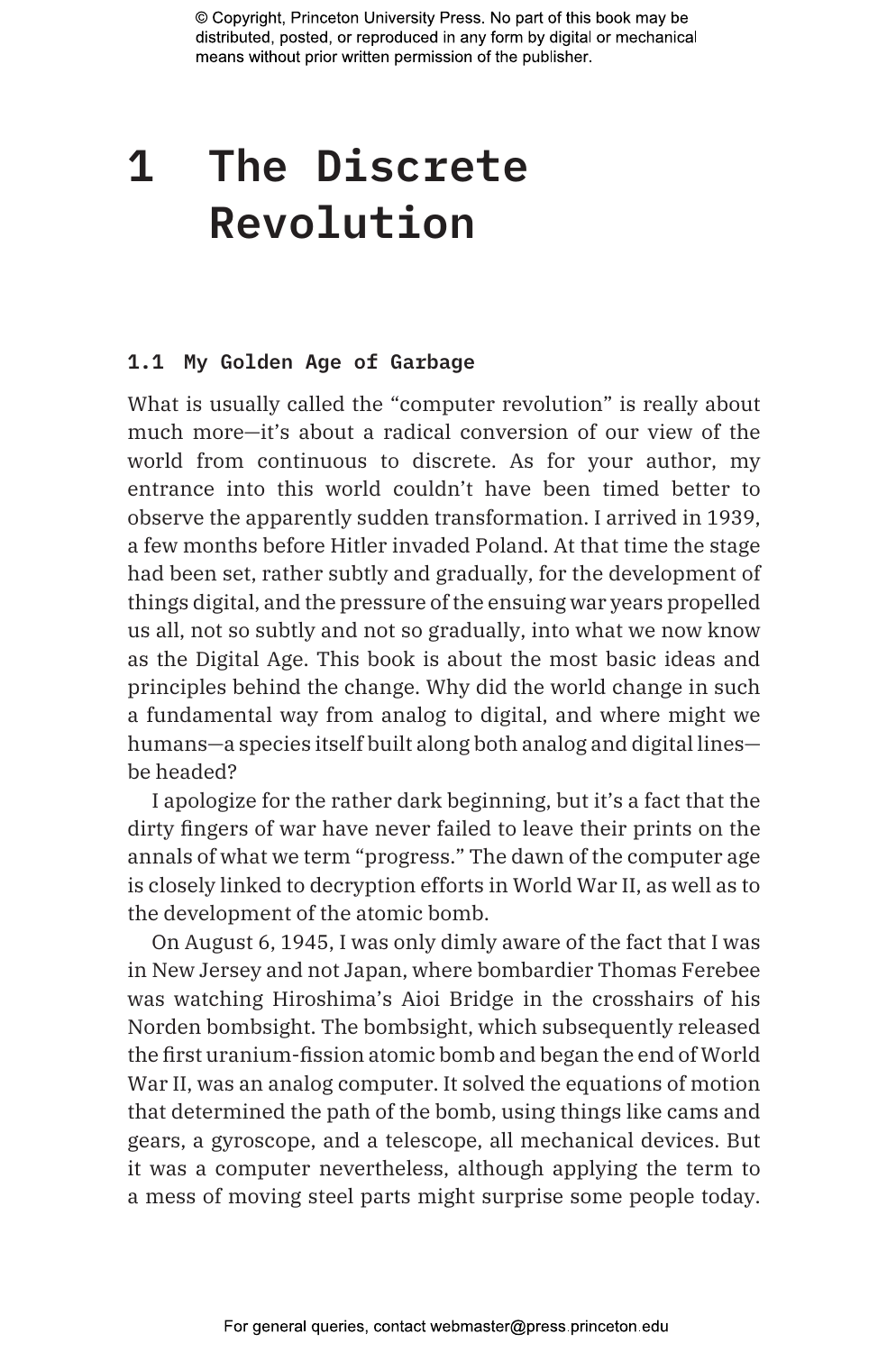#### **4 / CHAPTER 1**

Well into the 1950s there were two kinds of computers: analog and digital. In fact, analog computers of the electronic sort were the only way to solve certain kinds of complicated problems, and were, in a handful of situations, very useful. Electronic analog computers were programmed by plugging wires into a patch panel, which was like a telephone switchboard (you may have seen one in an old movie), and by the time any interesting problem was running, the patch panel was a rat's nest.

But before the mid-twentieth century *everything* was analog; digital just hadn't been invented. $1$  The most important piece of information technology I knew as a child was the radio, very analog at the time, and it was my remarkable piece of good fortune when the postwar engines of production turned to consumer goods, and consumers bought new, streamlined, plastic radios. Garbage night meant that the monstrous mahogany console radios of the 1930s could often be found curbside—with booming bass, hardly any treble because of the limitations of AM broadcasting, and all manner of interesting electronic parts inside.<sup>2</sup> That was how I learned to love the glow of vacuum tubes and the aroma of hot rosin-core solder congealing around the twisted leads of condensers (as capacitors were called), resistors, coils, and other more exotic components. Sometimes it was an autopsy that I performed on these found radios, but often it was a vivisection, since many of them worked, or could be made to work, excellently. Some of these lucky finds even had shortwave bands, and garbage night turned out to be my gateway to the world at large.

It was all analog. When television came, that, too, was all analog. So were telephones. There just wasn't anything else.

## **1.2 Nostalgia and the Aesthetics of Technology**

Video and audio signals fly in and out of our brains all day long, and devices that process those signals—radio, television, recorded film and music players, telephones—were all digitized in the latter half of the twentieth century; that is, within my lifetime. One consequence is that the devices we use every day for what is now called digital signal processing have more or less converged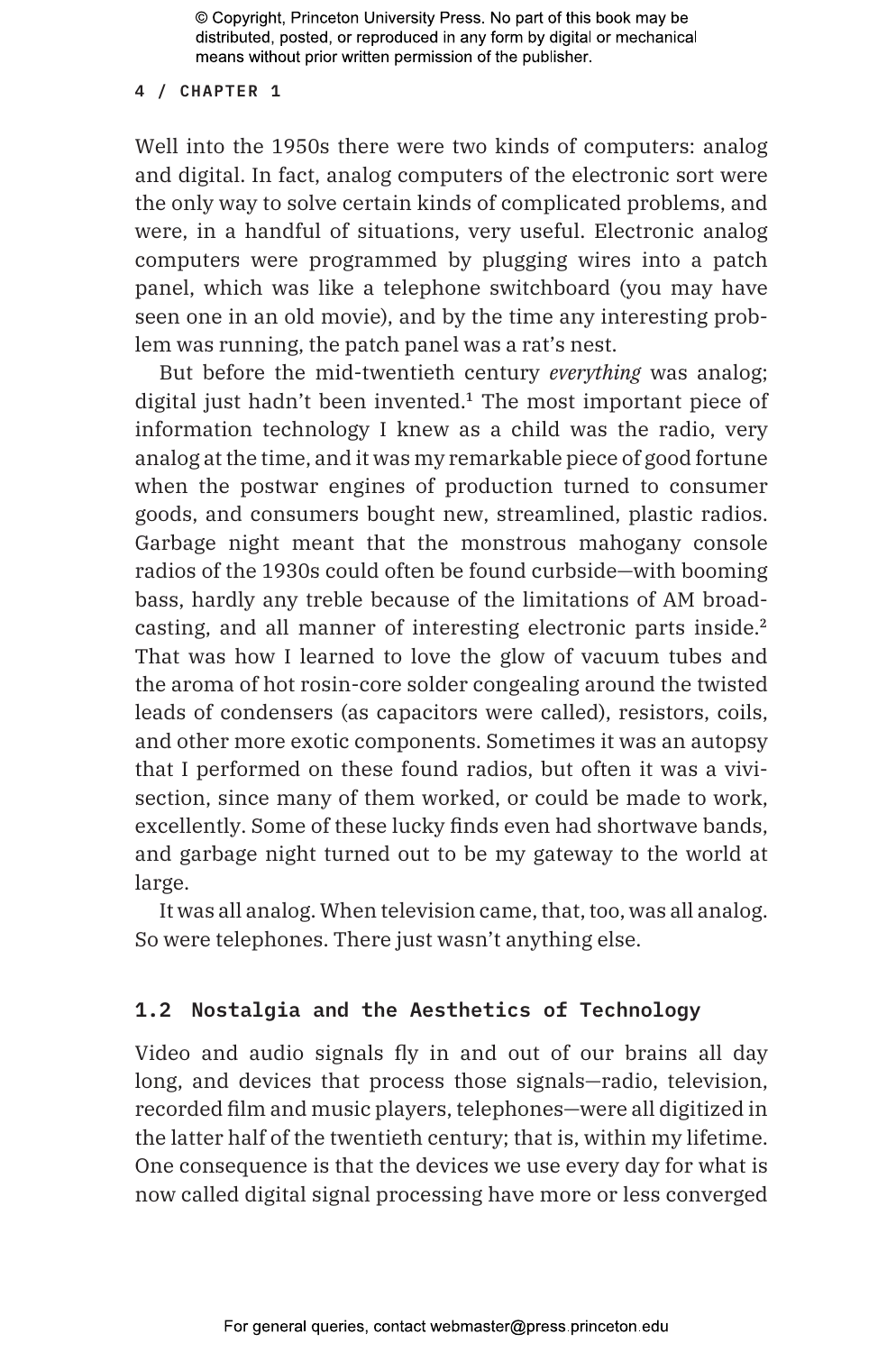#### **THE DISCRETE REVOLUTION / 5**

to the same, rather dull-looking machine—essentially a small chip behind a screen, in a plastic case, occasionally with a couple of wires hanging out. In contrast, in the good old days radios were *radios*, television sets were *television sets*, cameras *cameras*, telephones *telephones*. You could tell what a device did by looking at it. And sometimes you would need an elephant to make it portable: the Stromberg Carlson console radio I lugged home with the help of my friends was crafted with a sturdy wooden cabinet, housing a loudspeaker with a huge electromagnet, a large lit dial, and hefty knobs that gave the operator the feeling of controlling an important piece of equipment—to a child, and perhaps to a grown-up as well, a spaceship.

My favorite effect was the *magic eye* tuning indicator, usually a 6E5 vacuum tube that had a fluorescent screen at its end, visible in a circular hole on the front panel of the radio. It glowed green with a dark crescent that contracted in proportion to the signal strength. Carefully tuning a station to reduce the crescent to a narrow slit was a joyful experience, especially in a dark room where the eerie glow did seem magical for sure. Punching in the frequency (or URL) of a radio station just does not provide the same tactile and visual pleasure. If your childhood came after such electronic apparatus, you don't know what I'm talking about; such is the nature of nostalgia. No doubt the iPhone will stimulate similar feelings fifty years from now, when signals may very well go directly to our brains without the need for any beautiful little intermediary machines.

Of course there is a lively market for retro style and retro devices; certain cults have grown around the disappearance of, for example, shellac, vinyl, and analog tape recordings, or film cameras and the once pervasive technology of chemical-based photography. It's common to hear that vacuum-tube amplifiers have a "warmer" sound, although it's not certain how much of the warmth is due to distortion from the inherent nonlinearity of the vacuum-tube analog technology, or the psychological glow from the hot tubes themselves.

Sometimes the nostalgic longing approaches the mystical. Water Lily Acoustics produces superb recordings of Indian classical music, and they go through great pains to keep the sound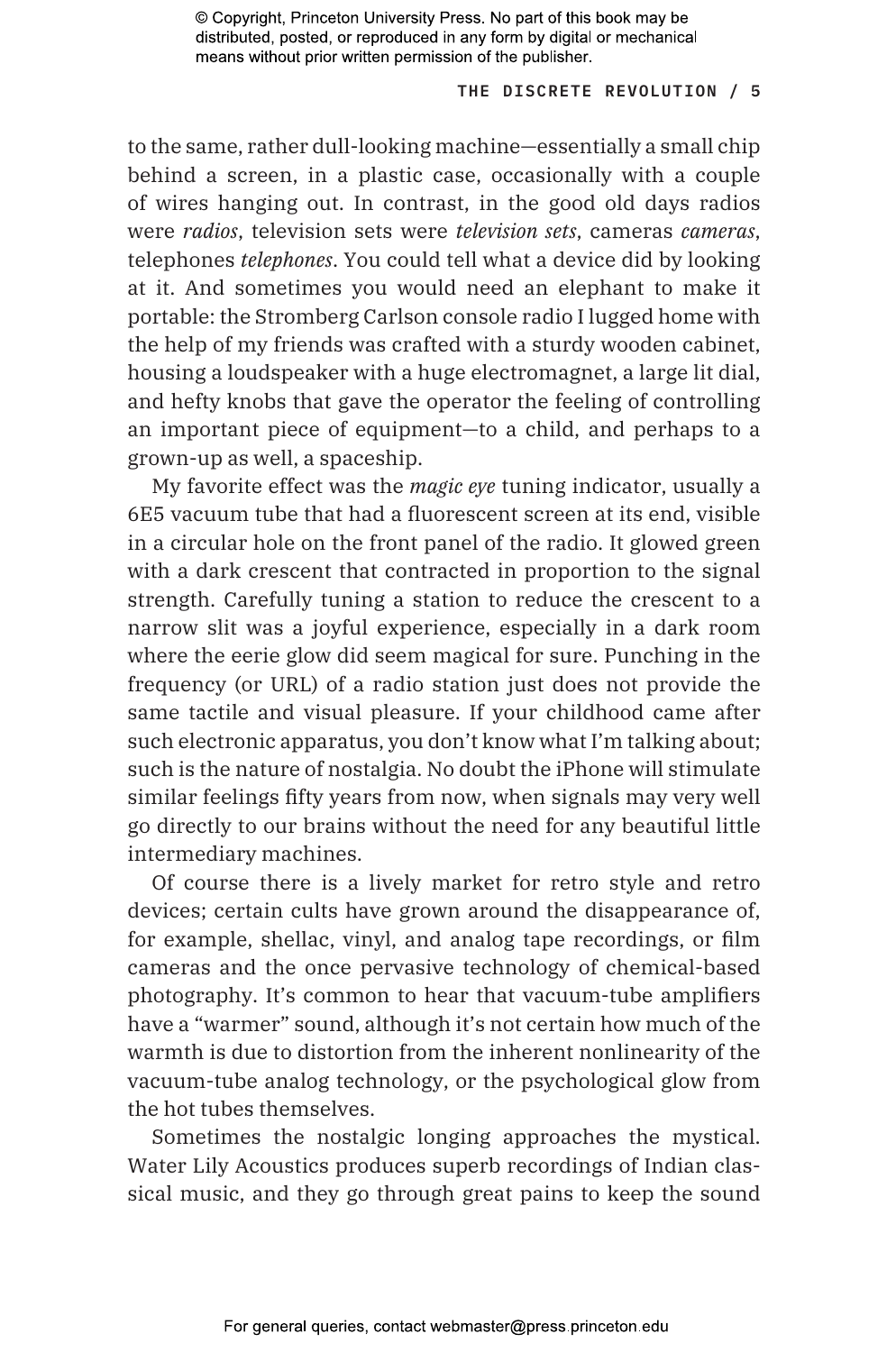#### **6 / CHAPTER 1**

recording free of the digital taint until the very last step in the process. For example, the booklet for a compact disc recording of Ustad Imrat Khan offers the following assurance:<sup>3</sup>

This is a pure analog recording done exclusively with custombuilt vacuum-tube electronics. The microphone set-up was the classic Blumlein arrangement. No noise reduction, equalization, compression, or limiting of any sort was used in the making of this recording.

The booklet goes on to describe the microphones (which use tubes), recorder (Ampex MR70, half-inch, two-track, 15-inch-persecond tape, using vacuum tubes called *nuvistors*), and so on.

Spiritual values aside, a good analog sound recording, or, for that matter, a good analog photograph taken with film and printed well, can be, technically, a lot better than a bad digital recording or a bad digital photograph. We have much more to say about the ultimate and practical limitations of analog and digital technology as we go along.

## **1.3 Some Terminology**

So far, we've been using the terms *digital* and *analog* rather loosely. Before going further, we need to clarify this terminology. For our purposes, *digital* means that a signal of interest is being represented by a sequence or array of numbers; *analog* means that a signal is represented by the value of some continuously variable quantity. This variable can be the voltage or current in an electrical circuit, say, or the brightness of a scene at some point, or temperature, pressure, velocity, and so on, as long as its value is continuously variable. All the possible values of a digital signal can be *counted*, and there is a definite gap between them; those of an analog variable cannot be counted, and there is no definite gap between them. Generally, we use *discrete* (actually "discrete-valued") to mean digital and *continuous* (actually "continuous-valued") to mean analog, although this overlooks some distinctions that are not important at this point.

When you buy a wristwatch or a clock, for example, you have a choice between an "analog display" and a "digital display." This is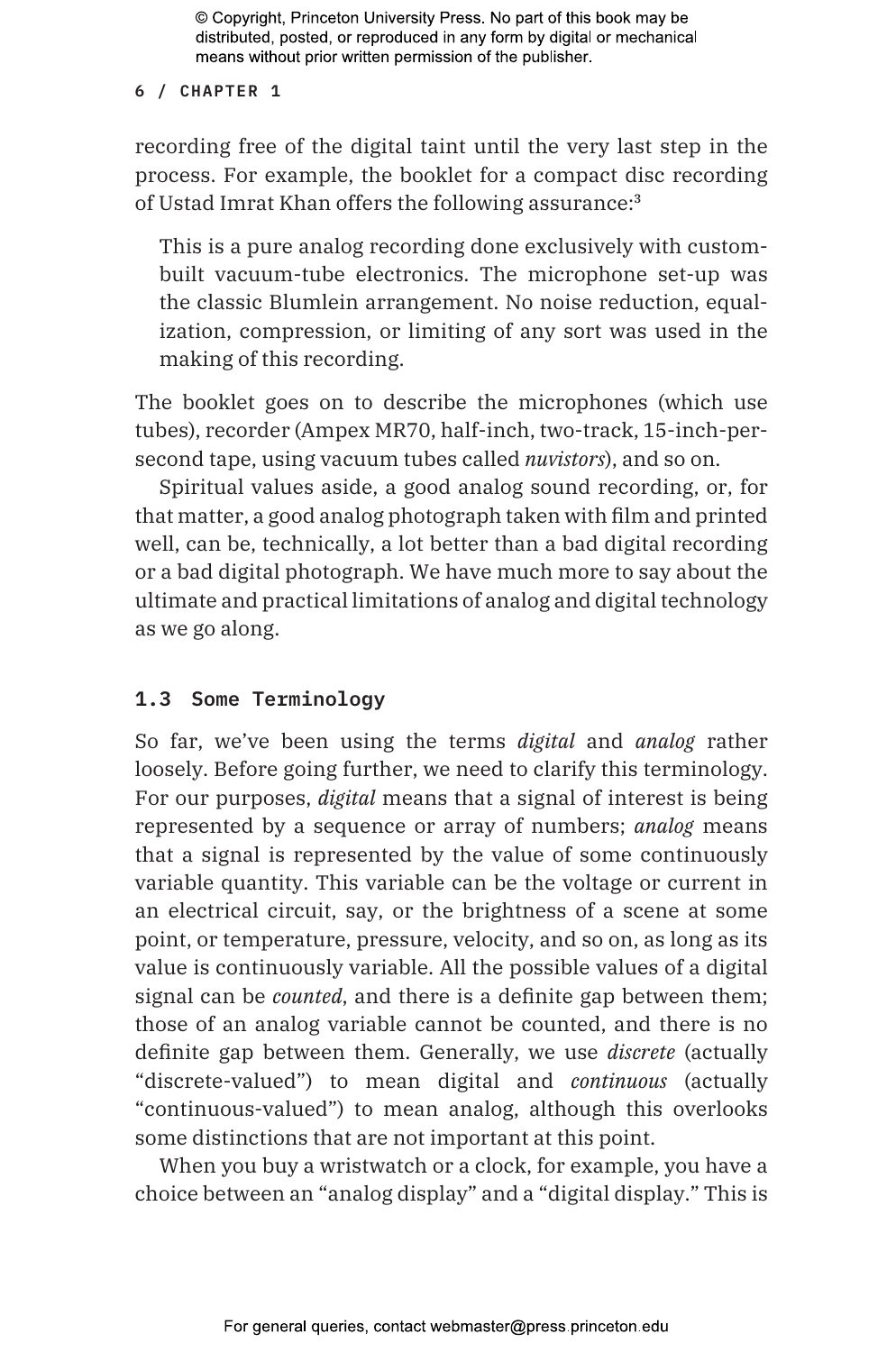#### **THE DISCRETE REVOLUTION / 7**

exactly the sense in which we use the terms—but take note of the fact that we refer to the *display* and not the internal mechanism of the timekeeper. A clock with an analog display has hands that can move continuously, whereas a digital display shows numbers that change discontinuously, which is another way to say suddenly. The hands of a clock actually represent time by the rotational position of gears. These days, the usual clock with an analog display has an internal timekeeping mechanism that is digital (except for old-fashioned windup clocks). But at one point there were the opposite kinds of clocks, with analog mechanisms and digital displays—usually using gears and cams to flip displays with numbers printed on them.

On the morning of "Pi Day" (March 14) of 2015, there was a moment a bit after 9:26 and 53 seconds when the time could be written 3.14159265358979...; that is,  $\pi$ . The moment was fleeting to say the least; it was infinitesimally brief. And it will never occur again. Ever. If you were watching the hands of a clock with an analog display, you might have tried to take a photo at the exact moment of  $\pi$ , but the photo would have taken some finite time, and you would have necessarily blurred the second hand. That is an inevitable consequence of measuring an analog quantity of any kind.

Very commonly, audio and video signals are represented by voltages, either in a computer, smartphone, copper cable, or some kind of electrical circuit like those in an amplifier. This is the usual way that such signals are recorded by microphones and video cameras, and the resulting signals are transmitted and reproduced using voltages in electrical circuits. A microphone converts a sound pressure wave in the air to a time-varying voltage. A video camera converts a light image into an array of time-varying voltages. These audio and video signals usually start their lives out as analog signals and are converted to digital form after their initial capture, assuming that they are going to be processed in some way in digital form.

The device that converts an analog signal to digital form is called, naturally, an *analog-to-digital converter* (*A-to-D converter*), and the opposite operation is performed by a *digital-to-analog converter* (*D-to-A converter*). Thus, for example, the light-sensitive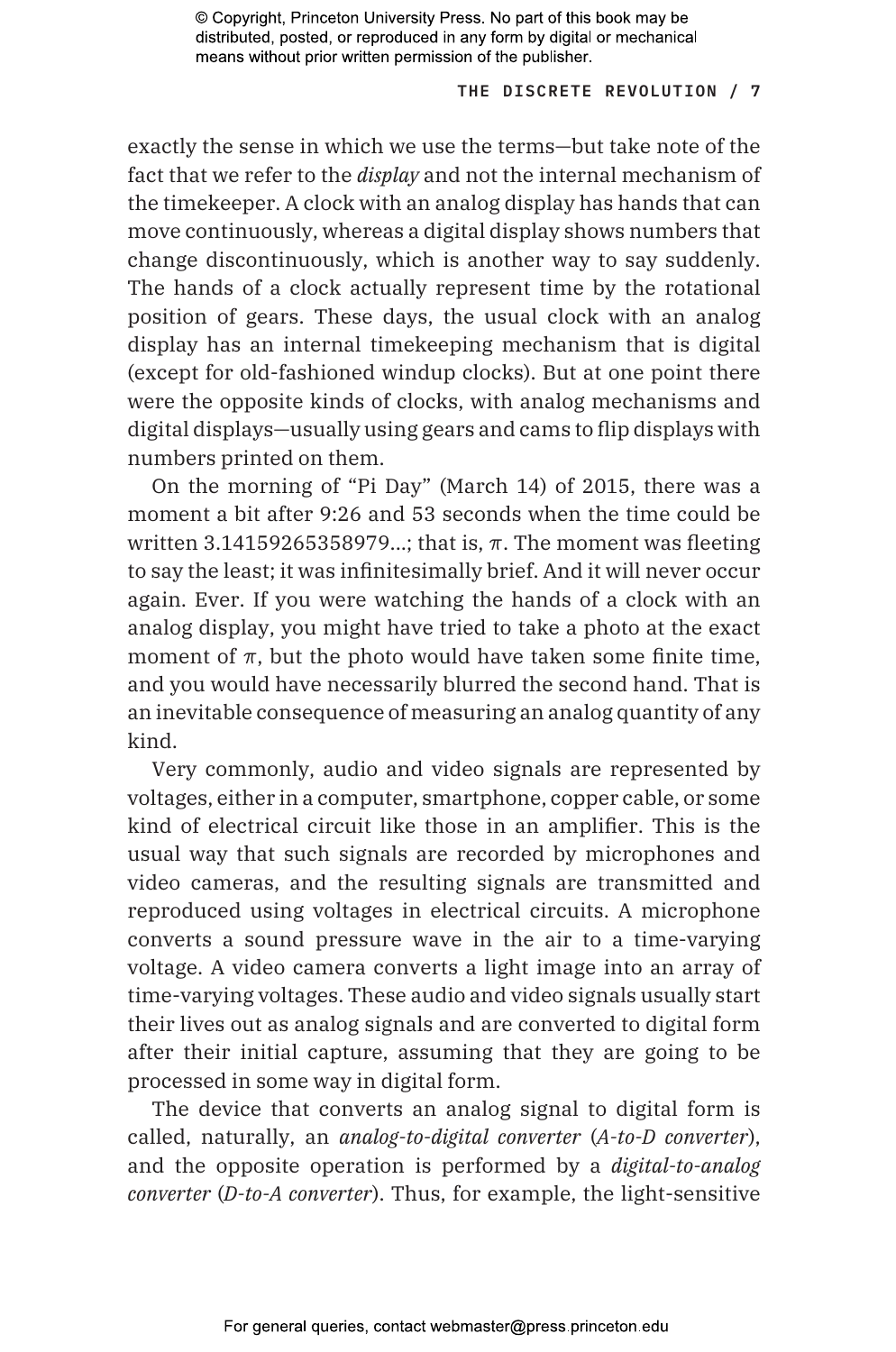#### **8 / CHAPTER 1**

screen in a digital camera is really an A-to-D converter, whereas your computer monitor is really a D-to-A converter.

I'll try to be clear about what I mean when we use the terms *digital*, *analog*, *discrete*, and *continuous*, but I should mention some possible sources of confusion. First, it often happens that it is *time* itself that is thought of as discrete or continuous, rather than the values of a signal. When there is any possible confusion, I will state explicitly that time is being considered. Second, there is the awkward fact that standard mathematical terminology uses the term *continuous* in a slightly different way. Mathematically speaking, a curve is "continuous" if it does not jump suddenly from one value to another but rather changes "smoothly." The reader who has studied calculus will be aware of this alternate interpretation, but will not be confused by it.

Finally, the term *discrete* is used by physicists in another sense. A most important example of this usage comes up when we ask the question, "What is light?" The question has puzzled scientists for centuries. Sometimes light behaves like waves; this is evident when we observe diffraction rings, for example. If we aim a narrow light beam (say, from a laser) through a pinhole, and project the result on a screen, we get concentric rings that die out in intensity as we travel from the center. It turns out that this result is easy to explain if we treat light as a wave but very difficult to explain if we treat light as particles. On the other hand, if we aim a light at a detector and gradually decrease its intensity, eventually the light does not become dimmer and dimmer without limit. At some point the light begins to arrive in chunks: Click! . . . Click! You can hear such clicks if you receive the light with a sensitive detection device connected to an amplifier and speaker. This experiment and many others provide evidence that light consists of particles; a wave would fade out, diminishing in intensity indefinitely. The particle of light, called a *photon*, is indivisible. There is no such thing as half a photon or half a click. A click occurs or it doesn't. All the clicks are the same. In such cases we say that light is *discrete*; it occurs as *discrete* particles.

*All* chunks of matter—atoms, molecules, electrons, protons, and so on—also behave in this same seemingly paradoxical way. The puzzle, sometimes known as *wave-particle duality*, was ultimately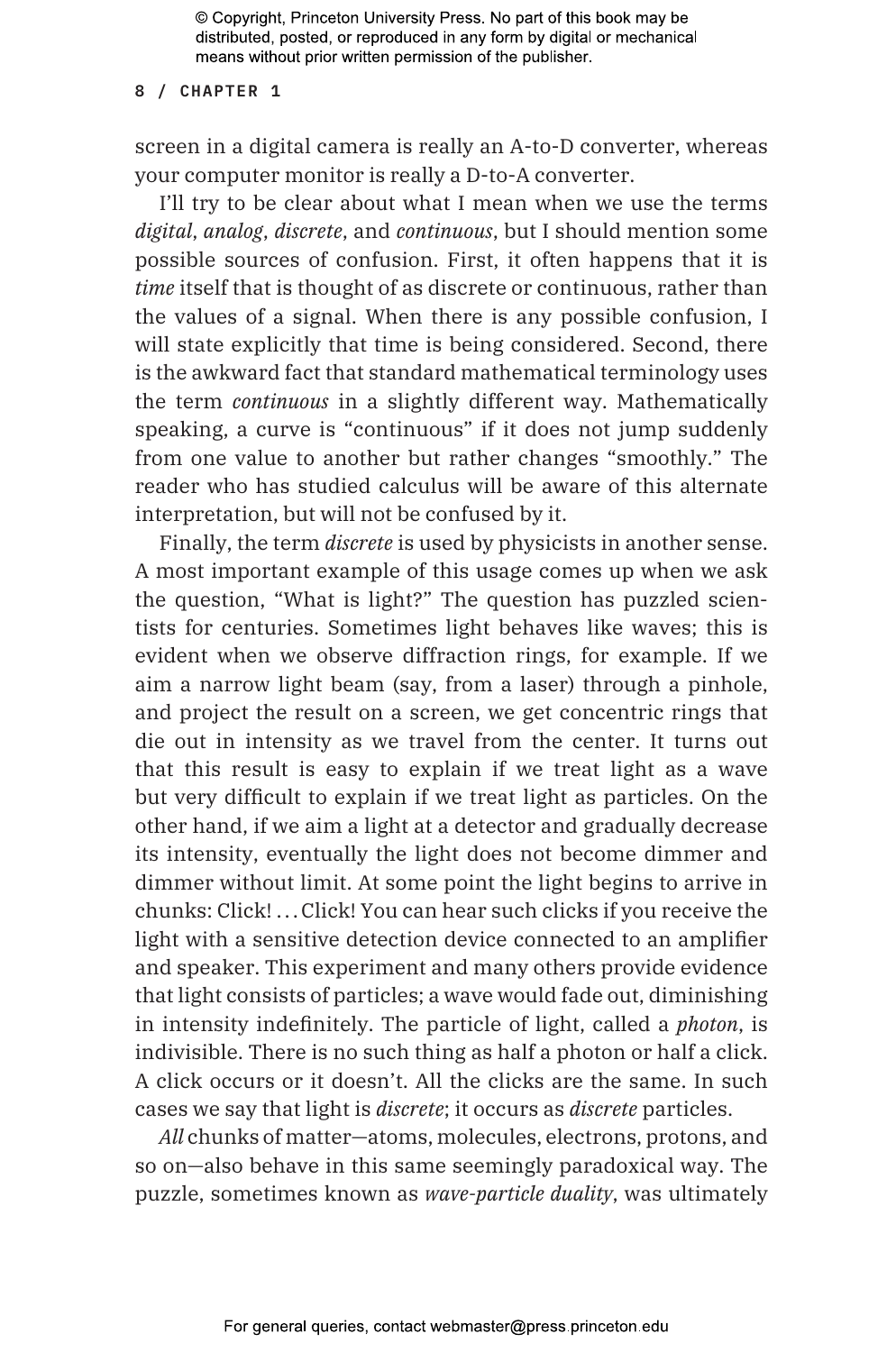## **THE DISCRETE REVOLUTION / 9**

explained after a great deal of hard work by some very smart people about a hundred years ago. The explanation is called *quantum mechanics*, which not only revolutionized physics but changed the way we think about the world.

Quantum mechanics, and physics in general, plays an important part in our story, and we return to it often. It is the science of the very small. As put by Jean-Louis Basdevant, "Bill Gates, the richest man in the world, made his fortune because he was able to use [micro- and nanotechnologies]; quantum mechanics accounts for at least 30% of each of his dollars."<sup>4</sup>

More about quantum mechanics later. We next turn to the fundamental role of physical noise in limiting the performance of analog devices, and the way in which digital devices circumvent the problem.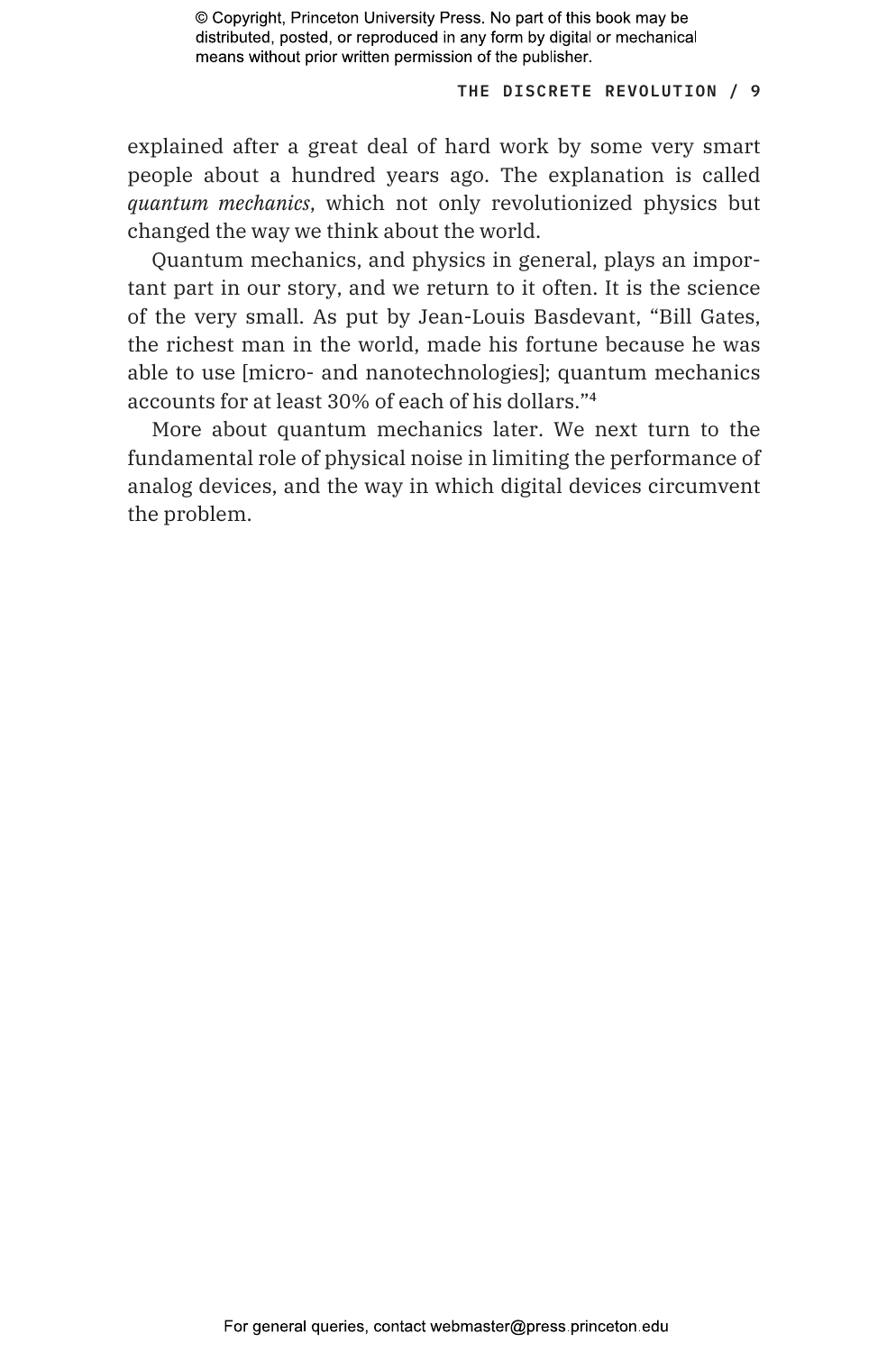## **Index**

A-to-D converter, 7, 17, 79, 86–88, 138 Aaronson, S., 168, 215, 218 AI, 193–194 deep learning, 194–195 and neural nets, 193–195 obstacles, 196–202 strong, 205–206 algorithm complexity of, 148–149 polynomial-time, 149–150 quantum, 176–178 RSA, 179 Shor's quantum, 178–179 aliasing (of frequencies), 85–88 analog computer Antikythera mechanism, 108–111, 133, 168 differential in, 109–111 Feynman and, 111 attacks on NP-complete problems, 164–169 for differential equations, 124 electronic, 129, 130 equation solver of Kelvin, 112 of Püttmann, 215 of Wilbur, 113 Financephalograph, 112 magic (possibility of), xiii, 200–201 slide rule, 111 soap film, 121 analog-to-digital converter, *see* A-to-D converter android, *see* robot Antikythera mechanism, *see* analog computer Applegate, D. L., 217

Archimedes, 125 Arons, A. B., 213 Arora, S., 217, 218 artificial intelligence, *see* AI Asimov, I., 73, 206, 213 audion (triode) as amplifier, 29 De Forest patent for, 28 Avarguès-Weber, A., 220 Babbage, C., 132, 138–147, 186, 211, 216 analytical engine, 140, 141 difference engine, 139 invents arithmetic unit, 142 automatic error detection, 143 branching, 132 conditional execution, 132 looping, 142 offline printing, 142 sequential programming, 141 and Jacquard's portrait, 141 and Lovelace, 140, 143–144 Turin meeting, 143 Baker, T., 218 Bar-Lev, A., 57, 59 Basdevant, J.-L., 9 Bell, Alexander Graham, 189 Bell, J. S., 174, 175 Bell Laboratories, 81, 85, 86, 90 Bell's inequality, *see* Bell's theorem Bell's theorem, 172–175 Ben-Naim, A., 214 Benenson, Y., 219 Bennett, C. H., 218, 219 Berra, Yogi, 197 binary digit, *see* bit binary symmetric channel, 98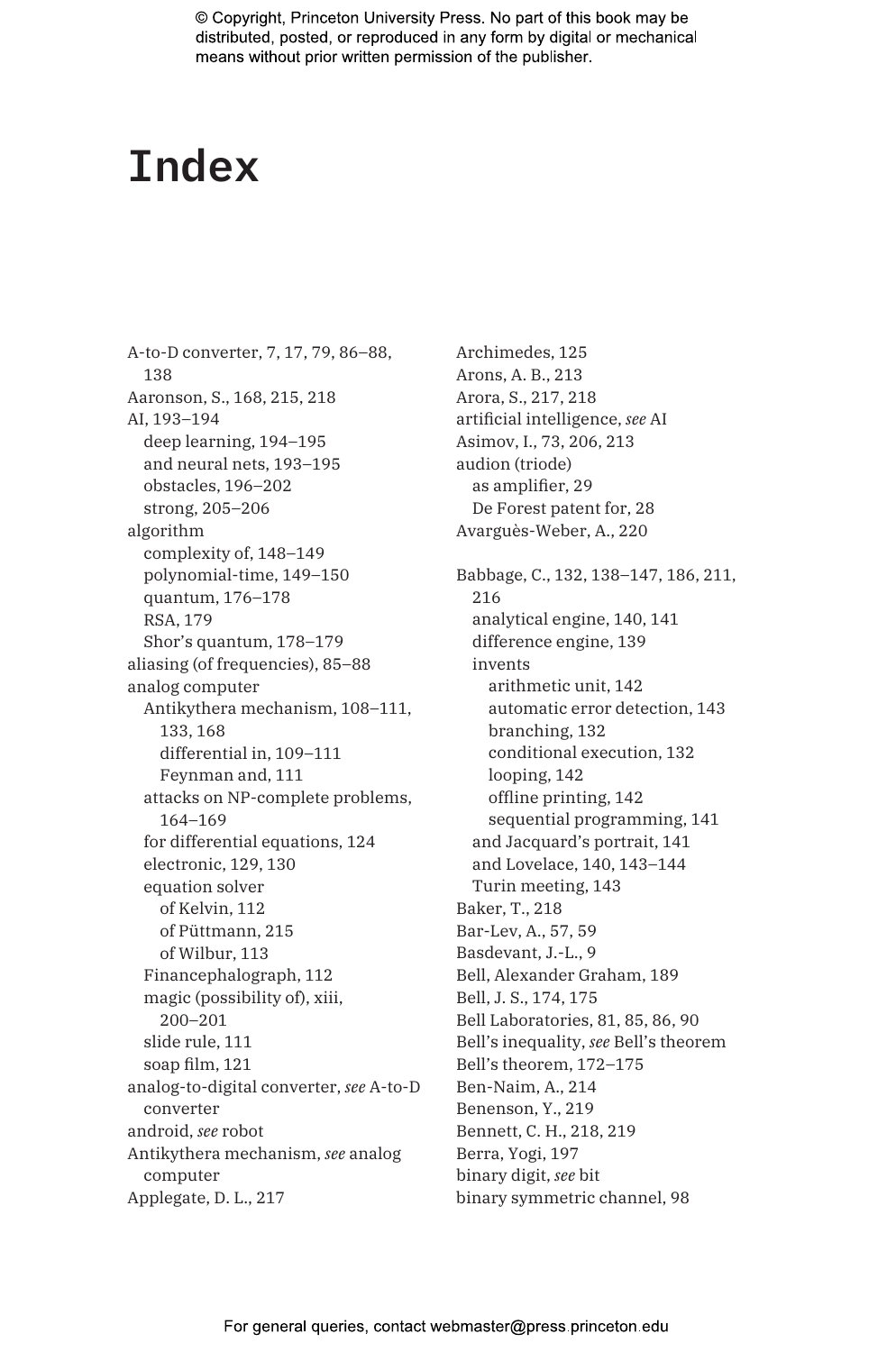#### **230 / INDEX**

#### bit

of information, 91 of storage, 11 Blahut, R. E., 101 Blausen.com, 198 Bohr, N., 197 Boltzmann, L., 95, 214 Bonnefond, C., 137 Boole, G., 185, 186, 217 brain analog magic in, 181, 200–201 of bee, 199–200 both digital and analog, 117 and Church-Turing thesis, 181 consciousness and, 204–206 gravitonic, 209 Nexus 6, 204 number of connections in, 197–199 number of neurons in, 71, 194 number of synapses in, 198–199 polynomially Turing equivalent, 180–181 quantum mechanics in, 201–202, 205, 219 "brick wall", *see* exponential growth Bromley, A. G., 111, 215 Bush, V., 126, 128, 129 Buzsáki, G. Y., 219 Byron, Ada, *see* Lovelace, Ada Byron, George Gordon (Lord), 140, 143 Čapek, K., 203–204, 206 carry-lookahead adder, 142 cellular automaton, 146–147, 216 certificate (for problem instance), 155 Chalmers, D. J., 204–206, 220 Chappe semaphore, 189 Chinese room argument, 205–206, 220 Church, A., 170 Church-Turing thesis, xv, 170–171 extended, xv, 171–172 Churchland, P. S., 220 Church's thesis, *see* Church-Turing thesis Clarke, Arthur C., 215 clocking (of computer), 34–35

code error-correcting, 100–101 error-detecting, 99–100 coding (for communication), 97–101 Collier, B., 143, 216 computer music, 17, 81–82, 127, 138, 212 connectionist computing, *see* AI Cook, S. A., 148–150, 156, 160, 217 Cook, W. J., 217 Cook-Levin theorem, *see* Cook's theorem Cook's theorem, 153, 158–161, 217 Courant, R., xvi, 121, 122 Cover, T. M., 94, 214 cryptography, *see* quantum computing crystal set, 28 Dagron, R., 63 Daguerre, L. J. M., 62 Daguerrotype, 62 Dancer, J. B., 62 De Forest, L., 27–30, 212 De Morgan's law, 212 deep learning, *see* AI Deutsch, D., 176–178 Dick, P. K., 203–204, 220 differential equations and Kelvin, 126 and neuron, 199, 200 solution by analog computer, 123 differential (mechanism), 109–111 digital-to-analog converter, *see* D-to-A converter diode crystal, 28 p-n junction as, 57 semiconductor, 57 vacuum tube, 27 Dirac, P., 218 DNA (information in), *see* Feynman D-to-A converter, 7, 17–18, 79, 81–82, 138 Edison, Thomas Alva and origins of vacuum tube, 26

Einstein, A., 12, 43, 45, 46, 172, 173, 175, 177, 218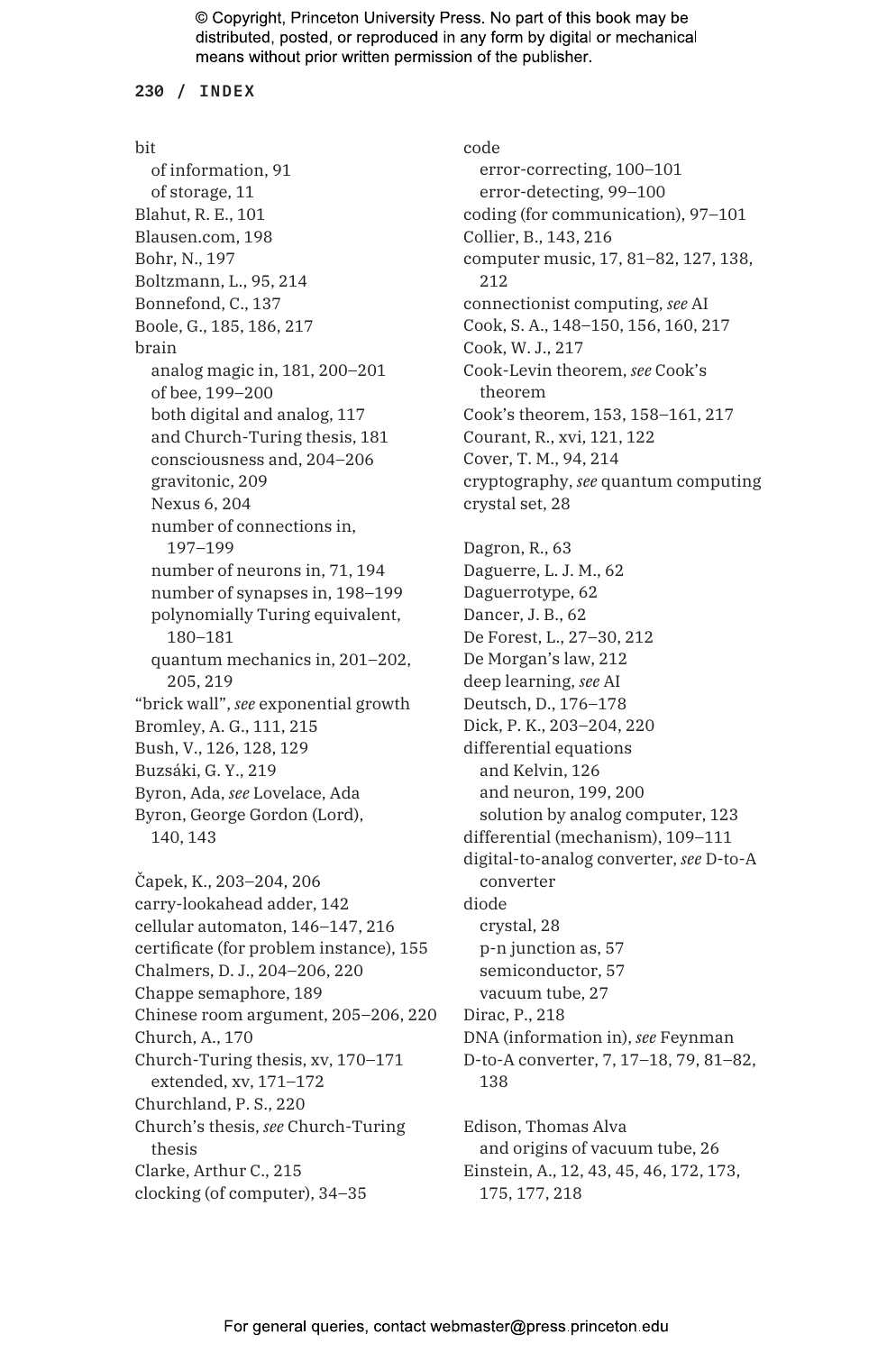#### **INDEX / 231**

explains Brownian motion, 12 and nonlocality of quantum mechanics, 172–175 proposes discreteness of light, 45 electron and Heisenberg uncertainty principle, 49 as particle or wave, 49–50 in p-n junction, 56–58 quantum tunneling of, 59–60 in semiconductor, 54–56 size of, 48, 49 in transistor, 58–59 in vacuum tube, 25–26 embroidery machine, *see* Jacquard loom entangled photon, *see* photon entropy of message, 94 EPR pair, 175 equivalent (machine) polynomially, 151 polynomially Turing-, 151 Turing-, 151 Essinger, J., 216 Euler, L., 121 exclusion principle, *see* Pauli exclusion principle exponential growth and Grand Vizier Sissa Ben Dahir, 71, 73 and Keck's law (fiber speed), 189, 190 and Moore's law, 68–74 vs. polynomial growth, 149–150 extended Church-Turing thesis, *see* Church-Turing thesis fan-out, *see* gate (logic) Ferebee, T., 3 Fermat, P., 120 Feynman, R. P., xvi, 62–64, 84, 111, 169, 171–175, 185, 186, 212–215, 218 and Antikythera mechanism, 111 argument violating Bell's inequality, 174–175 and discreteness of universe, 212 and extended Church-Turing thesis, 171

and information in DNA, 64

and phasor, 84 proposes nanotechnology, 62 proposes quantum computing, 173 Financephalograph, *see* analog computer Flanagan, O. J., 220 Fleming, J. A., 26 diode, 26 Fourier analysis, xiv, 14–15, 127 and JPEG, 127 synthesis, 127 for music, 127 for tide prediction, 127 transform, 83 via lens, 83 Fourier, J., 82, 83 Frame, J. S., 215 Freeth, T., 109 Freire, O., 218 Freund, T. F., 219 Friedrichs, H. P., 59 Gallager, R. G., 102, 214 Gamow, G., xvi, 71, 73, 126, 213, 214 Gardner, M., 211 Garey, M. R., 161, 217 gate (logic), 24–25 AND, 33 and clocks, 34–35 fan-out, 128 and memory, 35–36 NOT, 33 number on chip, *see* Moore's law OR, 33 from valves, 33–34 gate (of transistor), 58 Gillespie, D. T., 213 Gödel, K., 43, 170 Goldberg, E., 62 Goldstine, H. H., 212 Gomes, L., 197 Günther, G., 213 Hameroff, S. R., 201, 220

Hamilton circuit problem (HC), *see* problem HC, *see* problem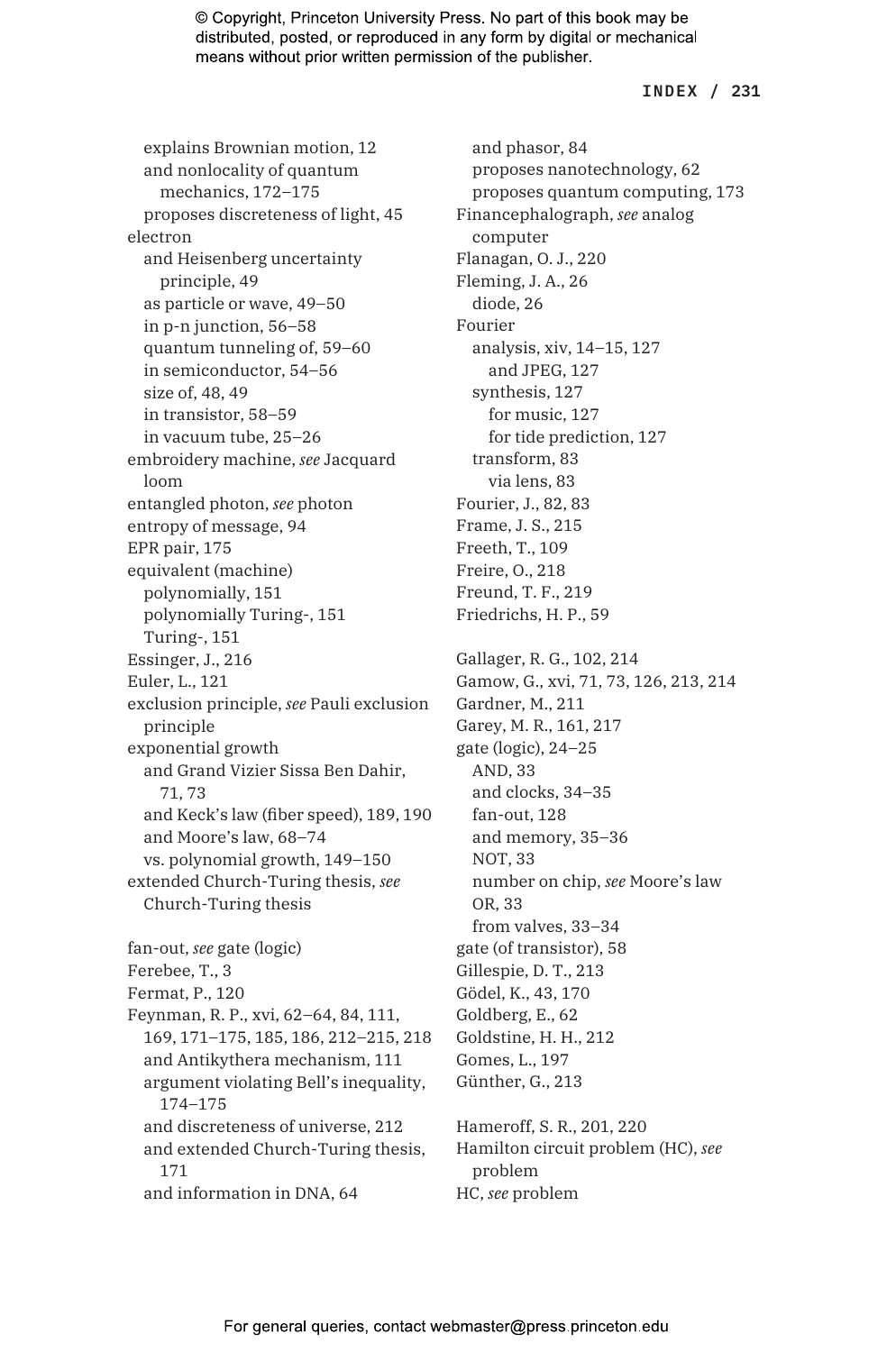#### **232 / INDEX**

Hecht, J., 189–191 Heisenberg uncertainty principle, 47–49, 66–68 Hermann, A., 212 Herschel, John, 139, 140 heterodyning, *see* mixing Horowitz, P., 14, 211 Hutt, D. L., 219 Hwang, F. K., 215 hybrid computer, 117 Hyman, A., 216

IBM 704 (computer), 79–81 IBM World Headquarters, 79 information theory, 90 integrator, 125–127 wheel-and-disk, 127–128 wheel-ball-cylinder, 127 internet dangers of, 191–193 optical fiber for, 189–191 packet switching for, 187–188 Irwin, W., 128 Isenberg, C., 121 isomorphism analog/digital, 88 time/frequency, 83 Israel Institute of Technology, *see* Technion

Jacquard, J.-M., 132, 136–138, 216 portrait in silk, 136–138 Jacquard loom, 136–138 as embroidery machine, 135 as stored-program machine, 132, 136 influence on Babbage, 141 punched cards in, 136 Johnson, J. B., 15, 211

Karp, R. M., 160–217 Keck's law (fiber speed), *see* exponential growth Kelvin (Lord) (W. Thomson), 113–119, 126–128, 215 anticipates hybrid computer, 117 collaboration with James (brother), 127

equation solver of, 112 Püttmann version, 114 Wilbur version, 113 research program of, 126 use of integrator, 127 Khan, Ustad Imrat, 211 Khinchin, A. I., 90, 214 Kleene, S. C., 170 Koch, C., 220 Koizumi, S., 117 Lagrange, J.-L., 121 Lavington, S. H., 38, 212 Lee, F., 168, 169, 218 Leibniz, G. H., 125 Leighton, R., xvi Levey, D., 117 Levin, L., 217 Lo, A., 22, 212 Lord Byron, *see* Byron, George Gordon Lord Kelvin, *see* Kelvin Lovelace, Ada, 140, 143–144, 216 at Babbage soirées, 140 notes on analytical engine, 144 translation of Menabrea's paper, 144 and Wheatstone, 144 magic and extended Church-Turing thesis, 201 possibility in brain, 200–202 possibility of analog, *see* analog computer *The Magic Flute*, 209 Main, M. G., 168, 218 Malthus, T. R., 124 Malthusian law, 124–125 Markland, E., 39 Markov, I. L., 218 McCulloch, W. S., 219 memory (from valves), 35–36 Menabrea, L., 143–144, 216 paper on analytical engine, 143 Meton of Athens, 108

Metonic cycle, 108, 109 microdot, 63 microphotography (and computer chip), 62–66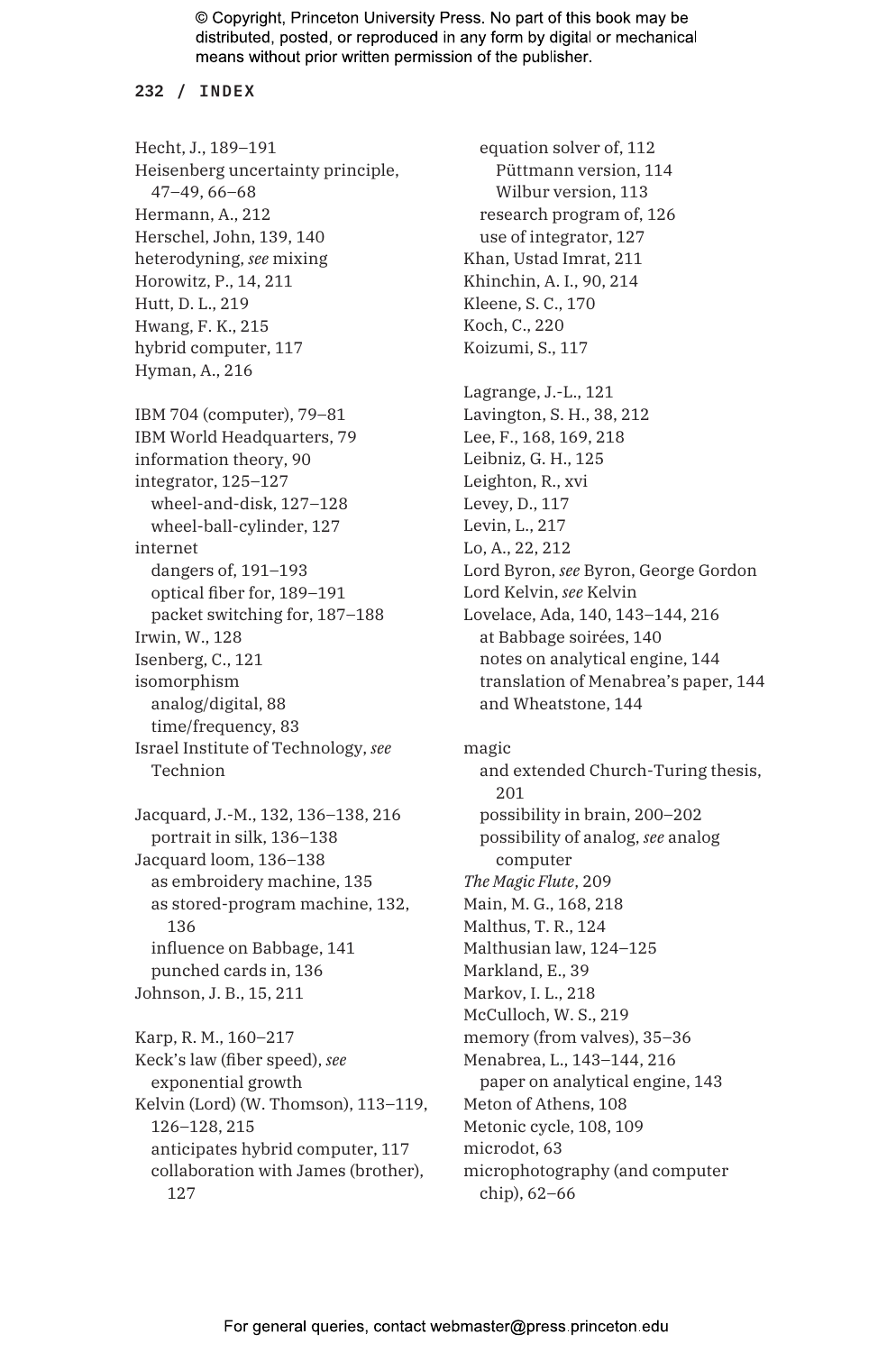#### **INDEX / 233**

microtubule (in neuron), *see* neuron Miller, K. S., 216 Milotti, E., 16, 211 MIT, 114, 126, 129 museum, 115, 117, 215 newsletter, 117 mixing (of signals), 165, 218 moiré effect, 88 Monod, J., 205, 220 Moore, G. E., 68–70, 185, 192, 213 Moore's law, xiv, 68–75, 88, 103, 117, 119, 129, 150, 152, 185–186, 189–190, 192, 195 Mozart, W. A., 209 Nabokov, V., 218 Napier, J., 112 neural nets, 193–195 training of, 194–195 neuromorphic computing, *see* AI neuron both digital and analog, 198 flow of information in, 197–199 microtubule in, 201, 205 in neural nets, 193–194 number in brain, 71, 194 as valve, 180–181 "new physics" (and AI), 205 Newburgh, R., 211 Newton, I., 125 Nieman, H. W., 128 noise, 10  $1/f$ , 14 burst, 14 in communication channels, 90 flicker (1*/ f* ), 14 Johnson (thermal), 211 origins of, 11 pink  $(1/f)$ , 14 popcorn (burst), 14 shot, 13 thermal, 12 white, 14 noisy coding theorem, *see* Shannon Norden bombsight, 3 NP, *see* problem NP-complete, *see* problem Nyquist

frequency, 85, 87–88 sampling principle, xiv, 83–86, 88, 185–186 Nyquist, H., 83–86, 90, 192, 211 Nyquist-Shannon sampling theorem, 86 Olszewski, A., 218 Oltean, M., 169 optical fiber, *see* internet orrery, 134 P, *see* problem  $P \neq NP$  conjecture, 159-163 packet switching, *see* internet Pakkenberg, B., 198 Papadimitriou, C. H., 217, 218 parity bit, 99–100 PARTITION, *see* problem Pauli exclusion principle, 50–53, 58 Peebles, P. J. E., 218 Peel, R., 140 Penrose, R., 201, 220 Perrin, J. B., 12 Phillips, A. W., 215 photon diffraction of, 66, 67 entangled, 174, 175 EPR pair, 175 in optical cable, 189–191 as particle, 8 as wave, 45, 174 pigeon carrier, 63 to guide bomb, 195–196 "pixie dust," 205 Plana, G., 143 Planck, M., 44–45 Planck's constant, 47 Plateau, J., 121 p-n junction as diode, 57 operation of, 56–58 Podolsky, B., 175 polynomial/exponential dichotomy, 149–150 and Church-Turing thesis, 171 polynomial-time, *see* problem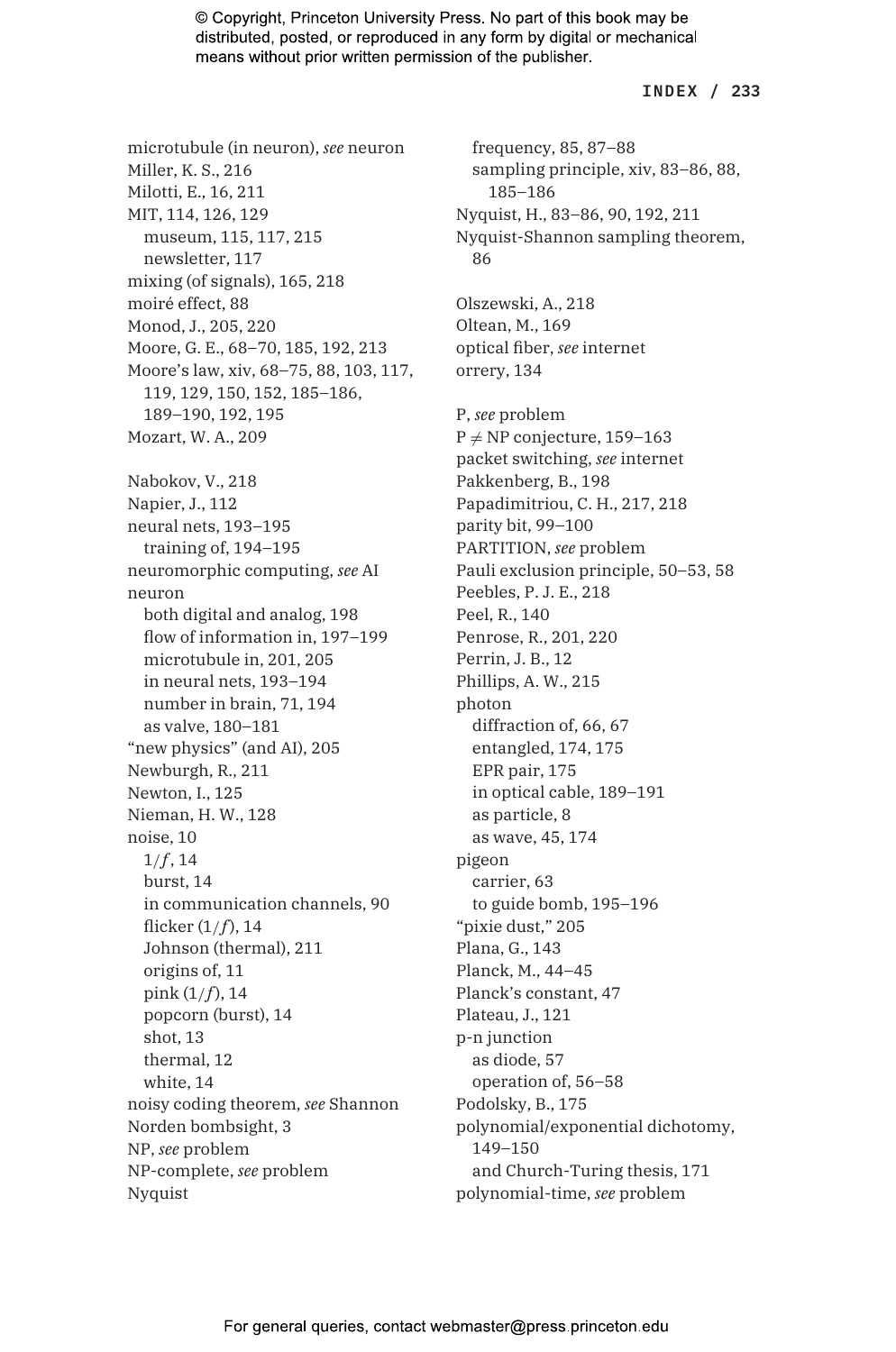#### **234 / INDEX**

polynomially equivalent, *see* equivalent (machine) Post, E. L., 170 Preskill, J., 176, 218 Press, W. H., 16, 211 Price, D. J., 215 Princeton University computer music at, 17, 81, 138 Computer Science Building, 162, 163 principle of directivity of control, 22 Heisenberg uncertainty, xiv, 47–49, 66–68 of modularity, 25 Nyquist sampling, xiv, 83–86, 88, 185–186 Pauli exclusion, 50–53, 58 of signal standardization, 22 Pristin, T., 216 problem Hamilton circuit (HC), 156 intrinsic difficulty of, 154 nondeterministic polynomial-time (NP), 154–155 NP-complete, 158 analog attacks on, 164–169 PARTITION, 165-167 polynomial-time (P), 155 reducing to another, 156–157 size of instance, 149 Steiner, 120–122, 149, 164–165 local minimum in, 121–123 solution with soap film, 122, 164–165 SUBSET SUM, 169 3-SATISFIABILITY (3-SAT), 154 traveling salesman (TSP), 156 2-SATISFIABILITY (2-SAT), 154 yes/no, 154 Püttmann, T., 114, 116, 118, 215 equation solver of, 114 *QED*, xvi, 84 quantum computing, 176–180 and cryptography, 178–179 power of, 179–180 quantum mechanics

in brain, 201–202

and chip manufacture, 66–68 discreteness of, 43–46 explains wave-particle duality, 49–50 Heisenberg uncertainty principle, 47–49 importance of, 9 nonlocality of, 172–175 Pauli exclusion principle, 50–53 and p-n junction, 56–58 and semiconductors, 53–56 and size of transistors, 59–60 superposition in, 177 and transistor, 58–59, 66–68 Raisbeck, G., 214 Randall, J. K., 81 relay (as valve), 37–39 relay computer, *see* Zuse Ridley, M., 220 ripple carry, 142 *The Rite of Spring*, 43, 207 Rivest, R. L., 218 robots and AI, 202–204 consciousness of, 204–206 and human values, 206–207 in science fiction, 203–204 Rosen, N., 175 Rosenberger, G. B., 216 Rosser, J. Barkley, 170 Rothganger, F., 219 Roy, S., 41 RSA, *see* algorithm *R.U.R.*, 203 Russell, B., xvi

sampling, *see* D-to-A converter sampling principle, *see* Nyquist satisfiability problem, *see* problem Schaffer, C., 31, 212 schiffli embroidery machine, 135–136 Searle, J., 205, 206, 220 semiconductor, 54–56 and chip manufacture, 64–66 Shannon, C. E., xv, 86, 129, 90–215, 217 and analog computer, 129 entropy of message, 94